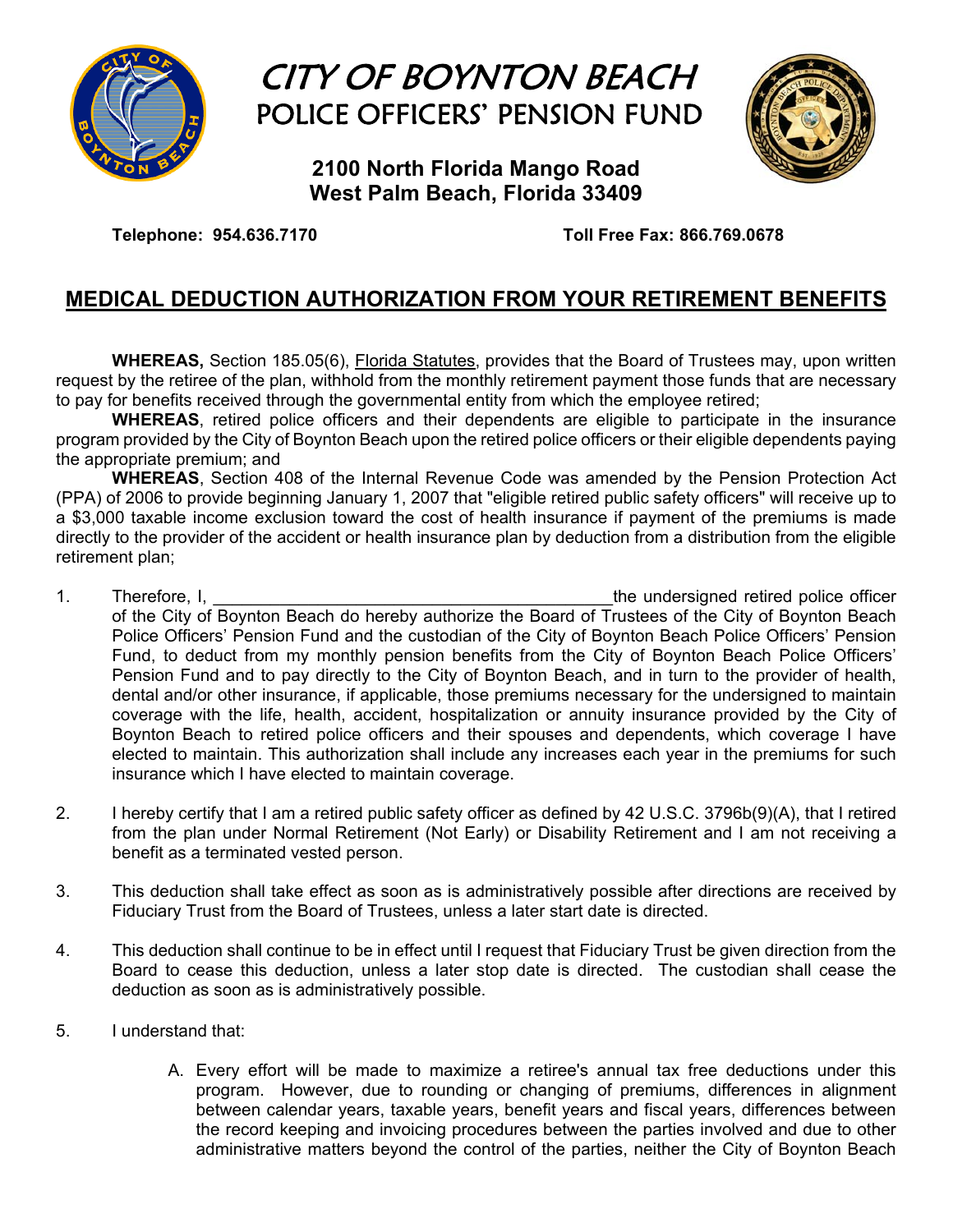## **Medical Deduction Authorization – Page** 2

Police Officers' Pension Fund Board of Trustees nor the City of Boynton Beach makes any guarantee that a retiree will receive the maximum tax free allowance for each benefit year.

B. This program is subject to change at any time based on Internal Revenue Service interpretations, changes to the PPA, or in the case that this program is found to be in conflict with other federal, state or local laws. In the event of a conflict between this program and governmental regulations, official interpretations, or other relevant legal decisions, this program shall be subordinate.

 C. This program is furnished by the Board of Trustees of City of Boynton Beach Police Officers' Pension Fund as a customer service to retired participants. Neither the Board nor the City of Boynton Beach accepts any liability and makes no guarantees regarding the tax implications of any health insurance premiums paid through this program. As always, retirees should consult with a professional tax advisor regarding matters of the taxability or non-taxability of pension and health insurance benefits.

 D. The Board of Trustees reserves the right to require retirees participating under this program to pay any such costs as may be assessed by the fund custodian, the plan administrator or the qualified health insurance provider in the future for the processing, disbursement or acceptance of insurance policy premium payments.

E. I understand that the City of Boynton Beach Police Officers' Pension Fund or their designee is not responsible for lapsed premiums or lapsed insurance policy coverage or any other coverage or benefit issues that may arise between my insurance carrier and myself.

 F. I take full responsibility for the accuracy and truth of all the information I have provided and certify that I am entitled to these benefits.

G. I understand that by electing to participate in the federal tax exclusion, I will be decreasing my federal taxable income. This tax exclusion may not apply to state taxation.

H. I understand that I may not request additional tax-preferred treatment of the applicable exclusion amount (up to \$3,000.00 annually), from any other qualified retirement systems (i.e. Governmental defined benefit plans, or 403(b) plans).

I. I understand that the Retirement System is complying with federal law by withholding insurance premiums from my pension benefits. In doing so, the Retirement System is only performing an administrative function and is only responsible for payment of premiums, as required by law.

J. I understand that the health insurance premium withholding may affect tax withholding from my monthly pension annuity.

### **IMPORTANT LEGAL NOTICE**

**THE IRS HAS NOT PROVIDED GUIDANCE TO DATE ON THE APPLICATION OF THIS PROGRAM. AS A CONDITION OF PARTICIPATION IN THIS PROGRAM, THE MEMBER ACCEPTS ALL RESPONSIBILITY FOR TRUTH OF THE INFORMATION PROVIDED TO THE PLAN. IN ADDITION, IN CONSIDERATION OF PARTICIPATION, THE MEMBER AGREES THAT THE CITY OF BOYNTON BEACH POLICE PENSION PLAN, ITS STAFF OR ADVISORS, AND THE EMPLOYER HAVE NO LIABILITY FOR ANY ADDITIONAL TAX LIABILITY, INCLUDING INTEREST AND PENALTIES THAT MAY ARISE FROM PARTICIPATION.** 

**AS THIS WAIVER INVOLVES YOUR LEGAL RIGHTS, YOU ARE ADVISED TO SEEK COMPETENT LEGAL ADVICE PRIOR TO PARTICIPATING IN THE PROGRAM.**